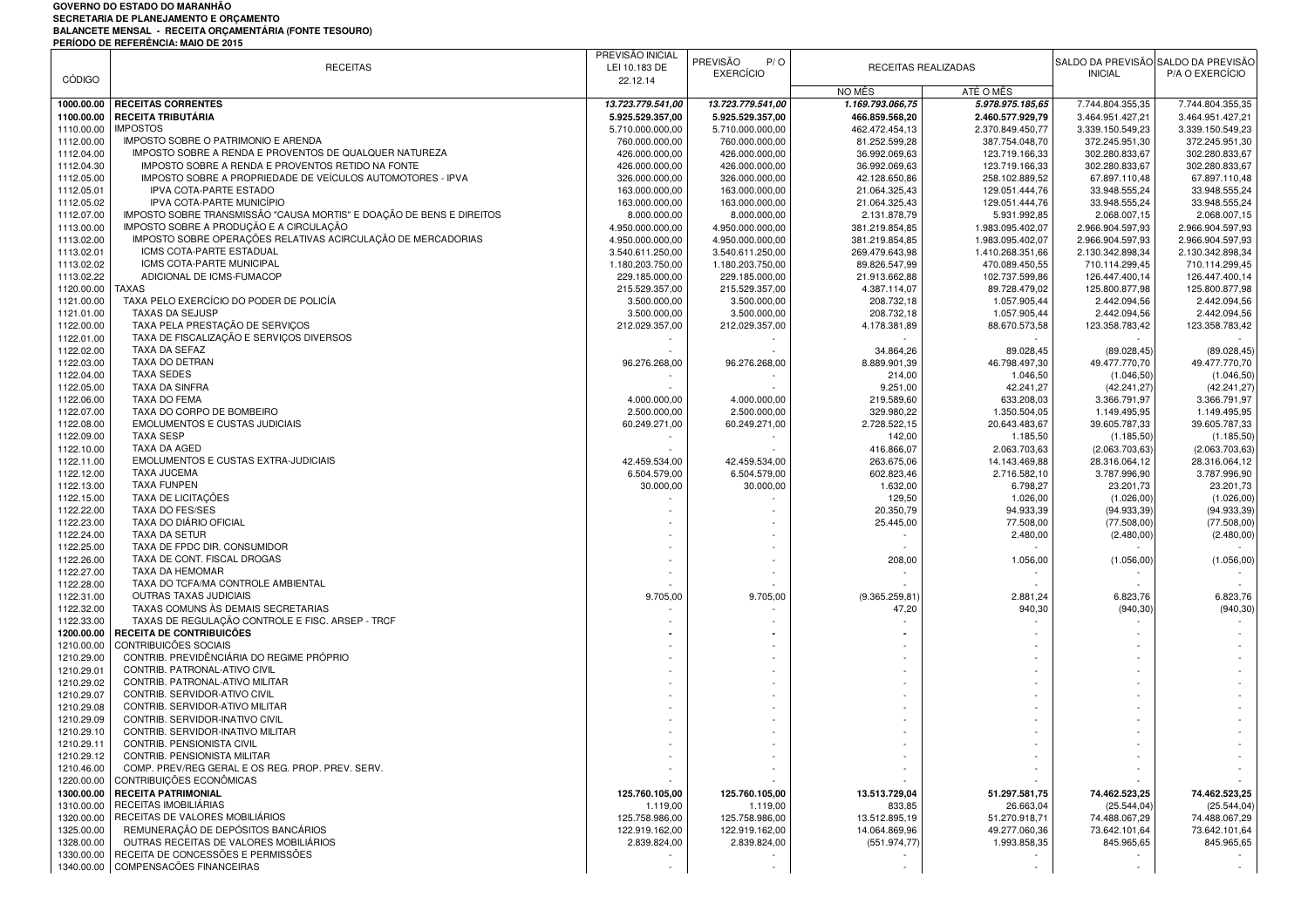## **PERÍODO DE REFERÊNCIA: MAIO DE 2015**

| <b>CÓDIGO</b>            | <b>RECEITAS</b>                                                                                              | PREVISÃO INICIAL<br>PREVISÃO<br>P/O<br>RECEITAS REALIZADAS<br>LEI 10.183 DE<br><b>EXERCÍCIO</b><br>22.12.14 |                                      |                                  | <b>INICIAL</b>                       | SALDO DA PREVISÃO SALDO DA PREVISÃO<br>P/A O EXERCÍCIO |                                      |
|--------------------------|--------------------------------------------------------------------------------------------------------------|-------------------------------------------------------------------------------------------------------------|--------------------------------------|----------------------------------|--------------------------------------|--------------------------------------------------------|--------------------------------------|
|                          |                                                                                                              |                                                                                                             |                                      | NO MÊS                           | ATÉ O MÊS                            |                                                        |                                      |
| 1390.00.00<br>1600.00.00 | OUTRAS RECEITAS PATRIMONIAIS<br><b>RECEITA DE SERVIÇOS</b>                                                   |                                                                                                             |                                      | 2.751.616,41                     | 2.751.616,41                         | (2.751.616, 41)                                        | (2.751.616, 41)                      |
| 1600.01.00               | SERVIÇOS COMERCIAIS                                                                                          |                                                                                                             |                                      | 1.149.970,70                     | 1.149.970,70                         | (1.149.970, 70                                         | (1.149.970, 70)                      |
| 1600.02.00<br>1600.06.00 | SERVIÇOS FINANCEIROS<br>SERVIÇOS PORTUÁRIOS                                                                  |                                                                                                             |                                      |                                  |                                      |                                                        |                                      |
| 1600.12.00               | RECEITAS JUDICIAIS                                                                                           |                                                                                                             |                                      |                                  |                                      |                                                        |                                      |
| 1600.13.00               | SERVIÇOS ADMINISTRATIVOS                                                                                     |                                                                                                             |                                      |                                  |                                      |                                                        |                                      |
| 1600.16.00<br>1600.17.00 | SERVIÇOS EDUCACIONAIS<br>SERVIÇOS AGROPECURIOS                                                               |                                                                                                             |                                      |                                  |                                      |                                                        |                                      |
| 1600.30.00               | SERVIÇOS DE TRÂNSITO                                                                                         |                                                                                                             |                                      |                                  |                                      |                                                        |                                      |
| 1600.40.00               | SERVIÇOS AMBIENTAIS                                                                                          |                                                                                                             |                                      |                                  |                                      |                                                        |                                      |
| 1600.99.00               | OUTROS SERVIÇOS<br><b>TRANSFERÊNCIAS CORRENTES</b>                                                           | 7.512.824.893,00                                                                                            |                                      | 1.601.645,71                     | 1.601.645,71                         | (1.601.645, 71)                                        | (1.601.645, 71)                      |
| 1700.00.00<br>1720.00.00 | TRANSFERÊNCIAS INTERGOVERNAMENTAIS                                                                           | 7.483.024.893,00                                                                                            | 7.512.824.893,00<br>7.483.024.893,00 | 652.770.154,94<br>652.770.154,94 | 3.404.348.396,11<br>3.394.689.898,45 | 4.108.476.496,89<br>4.088.334.994,55                   | 4.108.476.496,89<br>4.088.334.994,55 |
| 1721.00.00               | TRANSFERÊNCIAS DA UNIÃO                                                                                      | 6.283.024.893,00                                                                                            | 6.283.024.893,00                     | 598.139.682,59                   | 2.777.974.733,25                     | 3.505.050.159,75                                       | 3.505.050.159,75                     |
| 1721.01.00               | PARTICIPAÇÃO NA RECEITA DA UNIÃO                                                                             | 5.606.756.137,00                                                                                            | 5.606.756.137,00                     | 556.737.137,56                   | 2.570.728.523,64                     | 3.036.027.613,36                                       | 3.036.027.613,36                     |
| 1721.01.01<br>1721.01.12 | COTA-PARTE DO FUNDO DE PARTICIPAÇÃO DOS ESTADOS<br>COTA-PARTE DO IMPOSTO SOBRE PRODUTOS INDUSTRIALIZADOS-IPI | 5.550.000.000,00<br>48.287.952,00                                                                           | 5.550.000.000,00<br>48.287.952,00    | 553.480.351,56<br>3.256.786,00   | 2.554.058.442,71<br>16.433.454,47    | 2.995.941.557,29<br>31.854.497,53                      | 2.995.941.557,29<br>31.854.497,53    |
|                          | <b>COTA-PARTE ESTADOS</b>                                                                                    | 36.215.964,00                                                                                               | 36.215.964,00                        | 2.442.589,50                     | 12.325.090,85                        | 23.890.873,15                                          | 23.890.873,15                        |
|                          | COTA-PARTE MUNICÍPIOS                                                                                        | 12.071.988,00                                                                                               | 12.071.988,00                        | 814.196,50                       | 4.108.363,62                         | 7.963.624,38                                           | 7.963.624,38                         |
| 1721.01.13               | CONTRIBUIÇÃO DE INTERVENÇÃO NO DOMÍNIO ECONÔMICO<br><b>COTA-PARTE ESTADOS</b>                                | 8.468.000,00                                                                                                | 8.468.000,00                         |                                  | 236.163,24                           | 8.231.836,76                                           | 8.231.836,76                         |
|                          | COTA-PARTE MUNICÍPIOS                                                                                        | 6.351.000,00<br>2.117.000,00                                                                                | 6.351.000,00<br>2.117.000,00         |                                  | 177.122,43<br>59.040,81              | 6.173.877,57<br>2.057.959,19                           | 6.173.877,57<br>2.057.959,19         |
| 1721.01.30               | COTA-PARTE CONTRIB. SAL. EDUC. QUOT. EST/FEDERAL                                                             |                                                                                                             |                                      |                                  |                                      |                                                        |                                      |
| 1721.01.32               | COTA-PARTE IMPOSTOS/O.C. CAMB. E SEG. T.V.M. COMER. OURO                                                     | 185,00                                                                                                      | 185,00                               |                                  | 463,22                               | (278, 22)                                              | (278, 22)                            |
| 1721.01.99<br>1721.02.00 | OUTRAS TRANSFERÊNCIAS DA UNIÃO<br>TRANSFERÊNCIAS DA UNIÃO                                                    |                                                                                                             |                                      |                                  | 2.493.520,14                         | (2.493.520, 14)                                        | (2.493.520, 14)                      |
| 1721.22.00               | TRANSFERÊNCIA DA COMPENSAÇÃO FINANCEIRA                                                                      | 75.931.699,00                                                                                               | 75.931.699,00                        | 5.860.260,97                     | 25.577.371,76                        | 50.354.327,24                                          | 50.354.327,24                        |
| 1721.22.11               | COTA-PARTE COMPENS. FINANC. RECUR. HIDRICOS CFRH                                                             | 5.638.955,00                                                                                                | 5.638.955,00                         |                                  | 1.655.837,97                         | 3.983.117,03                                           | 3.983.117,03                         |
| 1721.22.20               | COTA-PARTE COMP. FINAC. RECUR. MINERAIS CFEM<br>COTA-PARTE FUNDO ESPECIAL DO PETRÓLEO - FEP                  | 1.337.550,00                                                                                                | 1.337.550,00                         | 102.434,91                       | 805.932,53                           | 531.617,47                                             | 531.617,47                           |
| 1721.22.70<br>1721.33.00 | TRANSFERÊNCIAS DE RECURSOS DO SISTEMA ÚNICO DE SAÚDE-SUS FUNDO A FUNDO                                       | 68.955.194,00<br>402.991.889,00                                                                             | 68.955.194,00<br>402.991.889,00      | 5.757.826,06<br>26.109.827,16    | 23.115.601,26<br>146.466.534,20      | 45.839.592,74<br>256.525.354,80                        | 45.839.592,74<br>256.525.354,80      |
| 1721.33.06               | CONV. FUNASA/SES 0371/2009                                                                                   |                                                                                                             |                                      |                                  |                                      |                                                        |                                      |
| 1721.33.07               | CONV. MDS E COMB A FOME PROG. LEITE é VIDA                                                                   |                                                                                                             |                                      |                                  |                                      |                                                        |                                      |
| 1721.33.08               | FUNDO ESTADUAL DE SAUDE SUS<br>PROESF                                                                        |                                                                                                             |                                      |                                  |                                      |                                                        |                                      |
| 1721.33.10<br>1721.33.11 | CONV. SESPA - FUNDAÇÃO NAC DE SAÚDE Nº140/96DF                                                               |                                                                                                             |                                      |                                  |                                      |                                                        |                                      |
| 1721.33.14               | CONV.FAEC-FNS DIVERSOS PROGRAMAS                                                                             |                                                                                                             |                                      |                                  |                                      |                                                        |                                      |
| 1721.33.17               | CONVÊNIO/ SETEPS/ MPAS/ CRECHE/ IDOSOS/ DEFICIENTE                                                           |                                                                                                             |                                      |                                  |                                      |                                                        |                                      |
| 1721.33.18<br>1721.33.31 | MEDIA/ALTA COMPLEXIDADE VIGILÂNCIA SANITÁRIA<br>CONVÊNIO GQV/DST - AIDS DO MINISTÉRIO DA SAÚDE               |                                                                                                             |                                      |                                  |                                      |                                                        |                                      |
| 1721.33.34               | MS/FNS- GOV. ESTADO/GQV/PROJ.ALVORAD                                                                         |                                                                                                             |                                      |                                  |                                      |                                                        |                                      |
| 1721.33.50               | SAÚDE GESTÃO PLENA                                                                                           | 402.991.889,00                                                                                              | 402.991.889,00                       | 26.109.827,16                    | 146.466.534,20                       | 256.525.354,80                                         | 256.525.354,80                       |
| 1721.33.51               | CONVENIOS DIBERSOS MNS/SES<br>CONV.MMS PREVENCAO DE CONTROLE DO CANCER                                       |                                                                                                             |                                      |                                  |                                      |                                                        |                                      |
| 1721.33.60<br>1721.33.61 | TETO FIANCEIRO VIGILANCIA EM SAUDE (FUNDOVIG)                                                                |                                                                                                             |                                      |                                  |                                      |                                                        |                                      |
| 1721.33.65               | PROGRAMA ESCOLA TÉCNICA MINIST SAÚDE/SES                                                                     |                                                                                                             |                                      |                                  |                                      |                                                        |                                      |
| 1721.33.67               | CONV. MNS 2109/ SES SANGUE HEMODERIVADOS                                                                     |                                                                                                             |                                      |                                  |                                      |                                                        |                                      |
| 1721.33.68<br>1721.33.69 | CONV.FNS/SES FORTALECIMENTO DE VIG EM SAUDE<br>CONV.MNS/SES REDE FRIOS                                       |                                                                                                             |                                      |                                  |                                      |                                                        |                                      |
| 1721.33.71               | CONV.426 MNS/SES EPIDEMIOLOGIA                                                                               |                                                                                                             |                                      |                                  |                                      |                                                        |                                      |
| 1721.33.72               | CONV 1513 MNS/ SES ATENÇÃO A SAÚDE DA MULHER                                                                 |                                                                                                             |                                      |                                  |                                      |                                                        |                                      |
| 1721.33.73               | CONV.MNS 3366/SES FORT.SUS ESTUDOS E PESQUISA                                                                |                                                                                                             |                                      |                                  |                                      |                                                        |                                      |
| 1721.33.74<br>1721.33.75 | CONV. 3107 MS/ SES A TENÇÃO A SAÚDE DO IDOSO<br>CONV.MNS 1438 FORTALECIMENTO DOS CONSELHOS                   |                                                                                                             |                                      |                                  |                                      |                                                        |                                      |
| 1721.33.76               | CONV. 2468 MS/ SES PROGR. DE ODONTOLOGIA ESCOLAR                                                             |                                                                                                             |                                      |                                  |                                      |                                                        |                                      |
| 1721.33.77               | CONV. 3107/04 FNS/ SES/ ATENÇÃO SAÚDE DO HOMEM                                                               |                                                                                                             |                                      |                                  |                                      |                                                        |                                      |
| 1721.33.78<br>1721.33.81 | CONV.FNS/SES/ATENCAO SAUDE SIST.PENITENCIARIO<br>PROGRAMA DAS ACOES ALIMENTACAO E NUTRICAO/SUS               |                                                                                                             |                                      |                                  |                                      |                                                        |                                      |
| 1721.33.99               | OUTRAS TRANSFERÊNCIAS DO SUS                                                                                 |                                                                                                             |                                      |                                  |                                      |                                                        |                                      |
| 1721.35.00               | TRANSFERÊNCIAS DE REC. DO FUNDO NACIONAL DO DESENV. EDUCAÇÃO - FNDE                                          | 44.381.455,00                                                                                               | 44.381.455,00                        | 6.643.553,35                     | 21.299.692,88                        | 23.081.762,12                                          | 23.081.762,12                        |
| 1721.35.01               | TRANSFERÊNCIA DO SALÁRIO EDUCAÇÃO                                                                            | 22.000.000,00                                                                                               | 22.000.000,00                        | 4.998.488,66                     | 10.907.608,48                        | 11.092.391,52                                          | 11.092.391,52                        |
| 1721.35.03<br>1721.35.04 | TRANSF. FNDE/ PNAE<br>PROGR. DE INTEG. DA EDUC. PROF. PROEJA                                                 |                                                                                                             |                                      |                                  |                                      |                                                        |                                      |
| 1721.35.05               | CONVÊNIO UEMA CAPES - DEMANDA                                                                                |                                                                                                             |                                      |                                  |                                      |                                                        |                                      |
| 1721.35.06               | <b>MERENDA ESCOLAR</b>                                                                                       | 21.881.455,00                                                                                               | 21.881.455,00                        | 4.957.510,40                     | 10.135.944,40                        | 11.745.510,60                                          | 11.745.510,60                        |
| 1721.35.07               | CONVÊNIO FNDE/SEC. DE EDUCAÇÃO<br>CONVÊNIO INEP/ME/CENSO EDUCACIONAL/SEC. EDUCAÇÃO                           |                                                                                                             |                                      | 144.840,00                       | 144.840,00                           | (144.840,00)                                           | (144.840,00)                         |
| 1721.35.08<br>1721.35.99 | OUTRAS TRANSF. DO FNDE                                                                                       | 500.000,00                                                                                                  | 500.000,00                           | (3.457.285, 71)                  | 111.300,00                           | 388.700,00                                             | 388.700,00                           |
| 1721.36.00               | TRANSFERÊNCIA FINANCEIRA DO ICMS DESONERAÇÃO                                                                 | 24.552.450,00                                                                                               | 24.552.450,00                        | 2.046.037,50                     | 10.230.187,50                        | 14.322.262,50                                          | 14.322.262,50                        |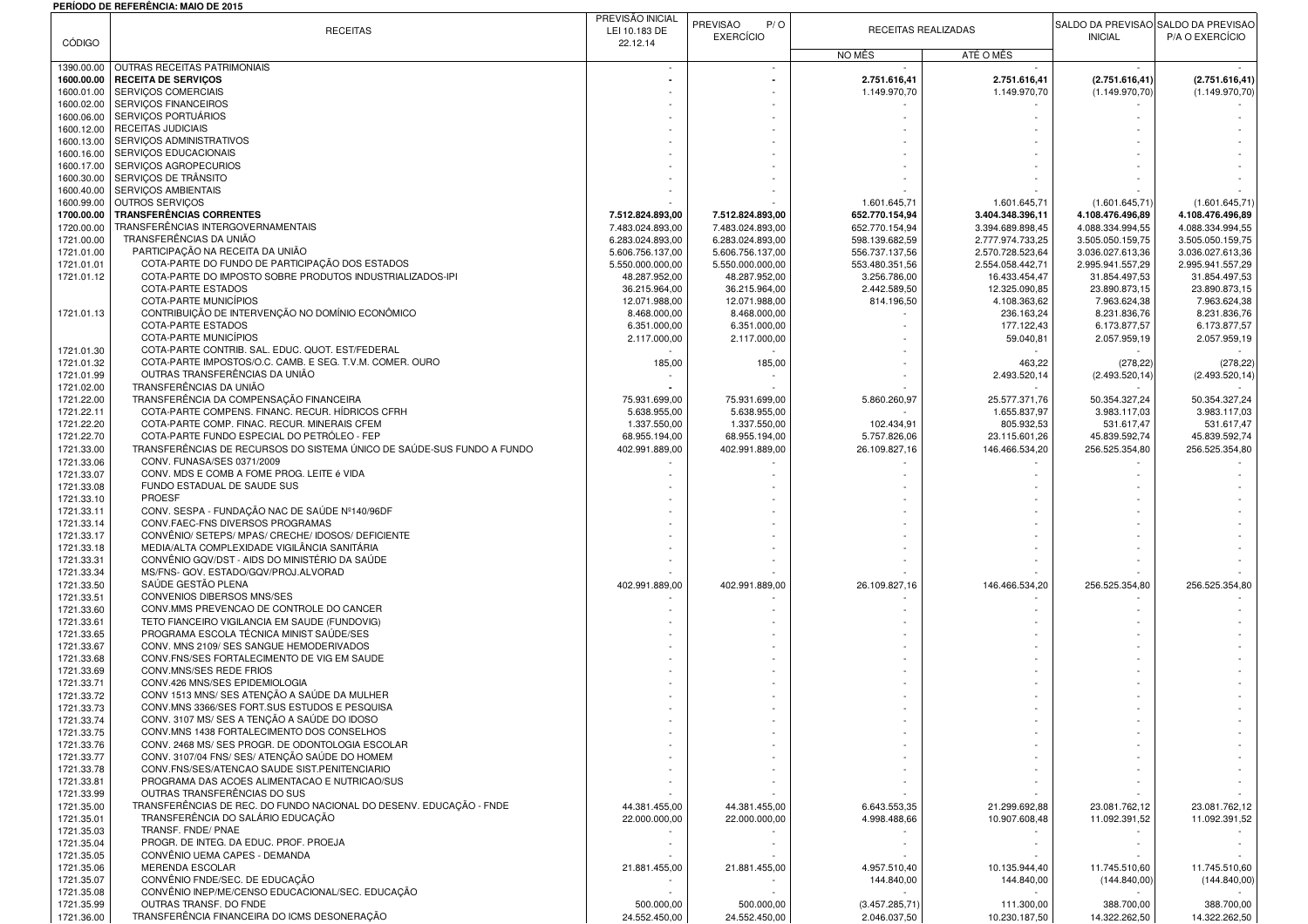## **PERÍODO DE REFERÊNCIA: MAIO DE 2015**

|                          | FLNIVDV DL NLI LNLIVVIA. MAIV DL ZVI.                                                                                    | PREVISÃO INICIAL                 | PREVISÃO<br>P/O                  |                             |                               | SALDO DA PREVISÃO SALDO DA PREVISÃO |                                  |
|--------------------------|--------------------------------------------------------------------------------------------------------------------------|----------------------------------|----------------------------------|-----------------------------|-------------------------------|-------------------------------------|----------------------------------|
| <b>CÓDIGO</b>            | <b>RECEITAS</b>                                                                                                          | LEI 10.183 DE<br>22.12.14        | <b>EXERCÍCIO</b>                 | RECEITAS REALIZADAS         |                               | <b>INICIAL</b>                      | P/A O EXERCÍCIO                  |
|                          |                                                                                                                          |                                  |                                  | NO MÊS                      | ATÉ O MÊS                     |                                     |                                  |
| 1721.99.00               | OUTRAS TRANSFERÊNCIAS DA UNIÃO                                                                                           | 128.411.263,00                   | 128.411.263,00                   | 742.866,05                  | 3.672.423,27                  | 124.738.839,73                      | 124.738.839.73                   |
| 1724.00.00               | TRANSFERÊNCIAS MULTIGOVERNAMENTAIS<br>TRANSF. DE REC. DO FUNDO DE MANUTENÇÃO E DE SENV. DA EDUCAÇÃO BÁSICA E DE VALORIZ. | 1.200.000.000,00                 | 1.200.000.000,00                 | 54.630.472,35               | 616.715.165,20                | 583.284.834,80                      | 583.284.834,80                   |
| 1724.01.00               | DOS PROFISSIONAIS DA EDUCAÇÃO - FUNDEB                                                                                   | 608.009.560,00                   | 608.009.560,00                   | 54.630.472,35               | 263.366.059,45                | 344.643.500,55                      | 344.643.500,55                   |
|                          | TRANSF. DE REC. DA COMPLEM. DA UNIÃO AO FUNDO DE MANUTENÇÃO E DESENV. DA                                                 |                                  |                                  |                             |                               |                                     |                                  |
| 1724.02.00               | EDUCAÇÃO BÁSICA E DE VALORIZAÇÃO DOS PROFISSIONAIS DAEDUCAÇÃO - FUNDEB                                                   | 591.990.440,00                   | 591.990.440,00                   |                             | 353.349.105,75                | 238.641.334,25                      | 238.641.334,25                   |
| 1730.00.00               | TRANSFERÊNCIAS DE INSTITUIÇÕES PRIVADAS<br>TRANSFERÊNCIAS DE PESSOAS                                                     | 29.800.000,00                    | 29.800.000,00                    |                             | 9.658.497,66                  | 20.141.502,34                       | 20.141.502,34                    |
| 1750.00.00<br>1760.00.00 | TRANSFERENCIAS DE CONVENIOS                                                                                              |                                  |                                  |                             |                               |                                     |                                  |
| 1900.00.00               | <b>OUTRAS RECEITAS CORRENTES</b>                                                                                         | 159.665.186,00                   | 159.665.186,00                   | 33.897.998,16               | 59.999.661,59                 | 99.665.524,41                       | 99.665.524,41                    |
| 1910.00.00               | MULTAS E JUROS DE MORA                                                                                                   | 40.095.857,00                    | 40.095.857,00                    | 4.624.854,76                | 19.068.588,47                 | 21.027.268.53                       | 21.027.268,53                    |
| 1911.00.00               | MULTAS E JUROS DE MORA/TRIBUTOS                                                                                          | 40.095.857,00                    | 40.095.857,00                    | 4.624.854,76                | 19.068.588,47                 | 21.027.268,53                       | 21.027.268,53                    |
| 1911.10.00               | MULTAS E JUROS DE MORA DO ICMS                                                                                           | 21.392.362,00                    | 21.392.362,00                    | 922.129,72                  | 7.978.584,37                  | 13.413.777,63                       | 13.413.777,63                    |
| 1911.12.00<br>1911.13.00 | MULTAS E JUROS MORA DIV. ATIVA<br>MULTAS E JUROS DE MORADO ITCD                                                          | 3.341.409,00                     | 3.341.409,00                     | 136.073,21<br>426797,32     | 2.229.420,79<br>426.797,32    | 1.111.988.21<br>(426.797, 32)       | 1.111.988,21<br>(426.797,32)     |
| 1911.14.00               | MULTAS E JUROS DE MORADO FUMACOP                                                                                         | 10.377,00                        | 10.377,00                        | 1.736,19                    | 160.325,82                    | (149.948, 82)                       | (149.948, 82)                    |
| 1911.16.00               | MULTAS E JUROS DE MORA DO IPVA                                                                                           | 418.350,00                       | 418.350,00                       | (134.560,08)                | 285.996,90                    | 132.353,10                          | 132.353,10                       |
| 1911.17.00               | <b>INDENIZAÇÕES</b>                                                                                                      |                                  |                                  |                             |                               |                                     |                                  |
| 1911.18.00               | <b>RESTITUICÕES</b>                                                                                                      |                                  |                                  |                             |                               |                                     |                                  |
| 1911.19.00               | MULTAS DE TRNSITO                                                                                                        |                                  |                                  |                             |                               |                                     |                                  |
| 1911.24.00               | MULTAS E JUROS DE MORA DO ICMS - MUNICÍPIO<br>MULTAS E JUROS DE MORA DO IPVA - MUNICÍPIO                                 | 3.242.642,00                     | 3.242.642,00                     | 1.184.498,45                | 1.184.498,45<br>275.948,60    | 2.058.143,55<br>110.796,40          | 2.058.143,55                     |
| 1911.25.00<br>1911.26.00 | MULTAS E JUROS DE MORA DIV. ATIVA - MUNICÍPIO                                                                            | 386.745,00<br>746.781,00         | 386.745,00<br>746.781,00         | 275.948,60<br>403.346,20    | 403.346,20                    | 343.434,80                          | 110.796,40<br>343.434,80         |
| 1911.99.00               | MULTAS E JUROS DEMORA - OUTROS TRIBUTOS                                                                                  | 10.557.191,00                    | 10.557.191,00                    | 1.408.885,15                | 6.123.670,02                  | 4.433.520,98                        | 4.433.520,98                     |
| 1919.00.00               | MULTAS E JUROS DE MORA DE OUTRAS RECEITAS                                                                                |                                  |                                  |                             |                               |                                     |                                  |
| 1919.15.00               | <b>MULTAS DIVERSAS</b>                                                                                                   |                                  |                                  |                             |                               |                                     |                                  |
| 1919.16.00               | MULTAS DE TRÂNSITO                                                                                                       |                                  |                                  |                             |                               |                                     |                                  |
| 1920.00.00               | INDENIZAÇÕES E RESTITUIÇÕES<br><b>INDENIZAÇÕES</b>                                                                       | 54.176.472,00                    | 54.176.472,00                    | 4.369.678,71                | 9.151.685,20                  | 45.024.786.80                       | 45.024.786.80                    |
| 1921.00.00<br>1921.01.00 | COMPENSAÇÃO FINANCEIRA P/ OUTROS RECURSOS HÍDRICOS                                                                       | 54.176.472,00<br>23.857,00       | 54.176.472,00<br>23.857,00       | 4.369.678,71                | 9.151.685,20                  | 45.024.786,80<br>23.857,00          | 45.024.786,80<br>23.857,00       |
| 1921.03.00               | COMPENSAÇÃO FINANCEIRA ÓLEO BRUTO                                                                                        |                                  |                                  |                             |                               |                                     |                                  |
| 1921.09.00               | OUTRAS INDENIZAÇÕES E RESTITUIÇÕES                                                                                       | 53.537.795.00                    | 53.537.795,00                    | 4.369.678,71                | 9.151.685,20                  | 44.386.109.80                       | 44.386.109,80                    |
| 1921.99.00               | OUTRAS INDENIZAÇÕES                                                                                                      | 614.820,00                       | 614.820,00                       |                             |                               | 614.820,00                          | 614.820,00                       |
| 1922.00.00               | <b>RESTITUIÇÕES</b>                                                                                                      |                                  |                                  |                             |                               |                                     |                                  |
| 1922.10.00               | COMPENSAÇÃO PREVIDENCIÁRIA                                                                                               |                                  |                                  |                             |                               |                                     |                                  |
| 1922.99.00<br>1930.00.00 | OUTRAS RESTITUICÕES<br>RECEITA DA DÍVIDA ATIVA                                                                           | 14.532.857,00                    | 14.532.857,00                    | 4.645.575,34                | 11.521.498,57                 | 3.011.358,43                        | 3.011.358,43                     |
| 1931.00.00               | RECEITA DA DÍVIDA ATIVA TRIBUTÁRIA                                                                                       | 13.118.711,00                    | 13.118.711,00                    | 4.328.695,29                | 10.310.228,23                 | 2.808.482,77                        | 2.808.482,77                     |
| 1931.10.00               | RECEITA DA DÍVIDA ATIVA TRIBUTARIA                                                                                       |                                  |                                  |                             |                               |                                     |                                  |
| 1931.11.00               | RECEITA DA DIVIDA ATIVA DO ICMS                                                                                          | 11.521.231,00                    | 11.521.231,00                    | 2.973.679,76                | 5.238.110,55                  | 6.283.120,45                        | 6.283.120,45                     |
| 1931.14.00               | RECEITA DA DÍVIDA ATIVA DO IPVA                                                                                          | 1.597.480,00                     | 1.597.480,00                     | 1.355.015,53                | 5.072.117,68                  | (3.474.637, 68)                     | (3.474.637,68)                   |
| 1931.99.00               | RECEITA DA DÍVIDA ATIVA DE OUTROS TRIBUTOS                                                                               |                                  |                                  |                             |                               |                                     |                                  |
| 1932.00.00<br>1990.00.00 | RECEITA DA DÍVIDA ATIVA PARTE MUNICÍPIO.<br><b>RECEITAS DIVERSAS</b>                                                     | 1.414.146,00<br>50.860.000,00    | 1.414.146,00<br>50.860.000,00    | 316.880,05<br>20.257.889,35 | 1.211.270,34<br>20.257.889,35 | 202.875,66<br>30.602.110,65         | 202.875,66<br>30.602.110,65      |
| 1990.01.00               | OUTRAS RECEITAS DIVERSAS                                                                                                 | 50.860.000,00                    | 50.860.000,00                    | 20.257.889,35               | 20.257.889,35                 | 30.602.110,65                       | 30.602.110,65                    |
| 1990.05.00               | SALDOS DE EXERCÍCIOS ANTERIORES                                                                                          |                                  |                                  |                             |                               |                                     |                                  |
| 1990.99.00               | <b>OUTRAS RECEITAS</b>                                                                                                   |                                  |                                  |                             |                               |                                     |                                  |
| 2000.00.00               | <b>RECEITAS DE CAPITAL</b>                                                                                               | 1.985.091.821,00                 | 1.985.091.821,00                 | 180.437.300,00              | 180.437.300,00                | 1.804.654.521,00                    | 1.804.654.521,00                 |
| 2100.00.00               | OPERAÇÕES DE CRÉDITO                                                                                                     | 1.708.763.977,00                 | 1.708.763.977,00                 | 180.000.000,00              | 180.000.000,00                | 1.528.763.977,00                    | 1.528.763.977,00                 |
| 2110.00.00<br>2120.00.00 | OPERAÇÕES DE CRÉDITO INTERNAS<br>OPERAÇÕES DE CRÉDITO EXTERNAS                                                           | 1.700.000.000,00<br>8.763.977,00 | 1.700.000.000,00<br>8.763.977,00 | 180.000.000,00              | 180.000.000,00                | 1.520.000.000,00<br>8.763.977,00    | 1.520.000.000,00<br>8.763.977,00 |
| 2200.00.00               | ALIENAÇÃO DE BENS                                                                                                        | 816.175,00                       | 816.175,00                       | 437.300,00                  | 437.300,00                    | 378.875,00                          | 378.875,00                       |
| 2210.00.00               | ALIENAÇÃO DE BENS MÓVEIS                                                                                                 | 816.175,00                       | 816.175,00                       | 437.300,00                  | 437.300,00                    | 378.875,00                          | 378.875,00                       |
| 2220.00.00               | ALIENAÇÃO DE BENS IMÓVEIS                                                                                                |                                  |                                  |                             |                               |                                     |                                  |
| 2300.00.00               | AMORTIZAÇÕES DE EMPRÉSTIMOS                                                                                              |                                  |                                  |                             |                               |                                     |                                  |
| 2310.00.00               | DE EMPRESTIMOS                                                                                                           |                                  |                                  |                             |                               |                                     |                                  |
| 2320.00.00               | DE FINANCIAMENTOS                                                                                                        |                                  |                                  |                             |                               |                                     |                                  |
| 2400.00.00<br>2420.00.00 | TRANSFERÊNCIAS DE CAPITAL<br>TRANSFERÊNCIAS INTERGOVERNAMENTAIS                                                          | 275.511.669,00<br>275.511.669,00 | 275.511.669,00<br>275.511.669,00 |                             |                               | 275.511.669,00<br>275.511.669,00    | 275.511.669,00<br>275.511.669,00 |
| 2421.00.00               | TRANSFERÊNCIAS DA UNIÃO                                                                                                  | 275.511.669,00                   | 275.511.669,00                   |                             |                               | 275.511.669,00                      | 275.511.669,00                   |
| 2430.00.00               | TRANSFERÊNCIAS DE INSTITUIÇÕES PRIVADAS                                                                                  |                                  |                                  |                             |                               |                                     |                                  |
|                          | 2500.00.00 OUTRAS RECEITAS DE CAPITAL                                                                                    |                                  |                                  |                             |                               |                                     |                                  |
| 7000.00.00               | RECEITAS CORRENTES - INTRA-ORCAMENTÁRIAS                                                                                 | ٠                                |                                  |                             |                               |                                     |                                  |
| 7200.00.00               | RECEITAS DE CONTRIBUIÇÕESES - INTRA-ORCAMENTÁRIAS                                                                        |                                  |                                  |                             |                               |                                     |                                  |